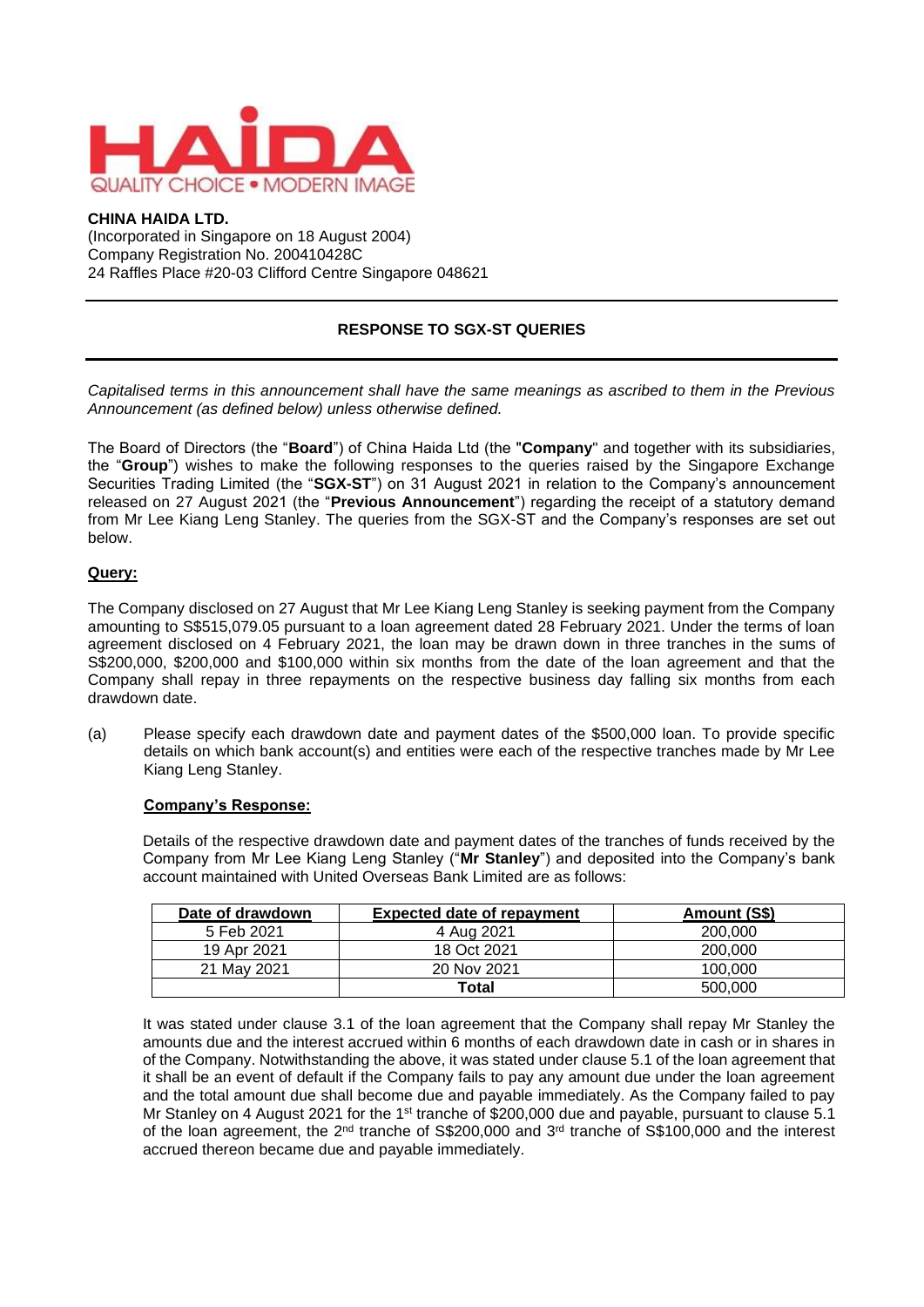(b) To also provide a breakdown of the interest accrued for each tranche which totaled to S\$15,079.05. In the Company's response to SGX on 24 August 2021, the Company provided a breakdown of its use of proceeds from the \$500,000 loan from Mr Lee Kiang Leng Stanley. To disclose the dates of payments of the amounts listed to each of the items listed (i.e. Investment in subsidiaries (CHD and Xinwan); Legal and professional fees; Auditors' fees; Listing and compliance costs; Directors' fees, remuneration and staff cost).

## **Company's Response:**

Pursuant to the statutory demand served on the Company, Mr Stanley is seeking payment of a sum amounting to S\$515,079.05. Breakdown of the S\$15,079.05 interest accrued in total for each tranche and legal costs and disbursements as tabled per the statutory demand is as follows:

| S/N | <b>Description</b>                                                                                       | Amount (S\$)                                        |
|-----|----------------------------------------------------------------------------------------------------------|-----------------------------------------------------|
| 1.  | 1 <sup>st</sup> tranche (disbursed on 7 January 2021)                                                    | 200,000.00                                          |
| 2.  | Interest accrued on the 1 <sup>st</sup> tranche (from 7<br>January 2021 to 28 August 2021 - 234<br>days) | 7,693.15<br>(234 / 365 days x 6% p.a. x<br>200,000) |
| 3.  | 2 <sup>nd</sup> tranche (disbursed on 29 March 2021)                                                     | 200,000.00                                          |
| 4.  | Interest accrued on the 2 <sup>nd</sup> tranche (from 29<br>March 2021 to 28 August 2021 - 153 days)     | 5,030.13<br>(153 / 365 days x 6% p.a. x<br>200,000) |
| 5.  | 3rd tranche (disbursed on 20 May 2021)                                                                   | 100,000.00                                          |
| 6.  | Interest accrued on the 3 <sup>rd</sup> tranche (from 20<br>May 2021 to 28 August 2021 - 101 days)       | 1,660.27<br>(101 / 365 days x 6% p.a. x<br>100,000) |
| 7.  | Legal costs and disbursements (inclusive of<br>GST) (pursuant to clause 6 of the loan<br>agreement)      | 695.50                                              |
|     | Total outstanding<br>Total interest and legal costs and disbursements                                    | 515,079.05<br>15,079.05                             |

The dates of payments of the amounts listed to each of the items listed per the breakdown of the Company's usage of proceeds from the \$500,000 loan from Mr Stanley are as follows:

#### **Table 1**

| <b>Date</b> | Payee/Lender                                                              | <b>Amount</b><br>(S\$) |
|-------------|---------------------------------------------------------------------------|------------------------|
|             | Receipt                                                                   |                        |
| 5-Feb-2021  | Funds from lender - Stanley Lee                                           | 200,000                |
| 19-Apr-2021 | Funds from lender - Stanley Lee                                           | 200,000                |
| 28-May-2021 | Funds from lender - Stanley Lee                                           | 100,000                |
|             | Total inflow of funds                                                     | 500,000                |
|             | Less: Usage of funds                                                      |                        |
|             | <b>Investment in subsidiaries</b>                                         |                        |
| 2-Mar-2021  | Share capital contribution of the Company's newly incorporated subsidiary | (100,000)              |
|             | in Singapore, CHD Engineering Pte Ltd ("CHD")                             |                        |
| 20-Apr-2021 | Share capital contribution of CHD                                         | (100,000)              |
| 6-Jul-2021  | Share capital contribution of the Company's newly incorporated subsidiary | (35,000)               |
|             | in China, Jiangyin Xinwan International Trade Limited ("Xinwan")          |                        |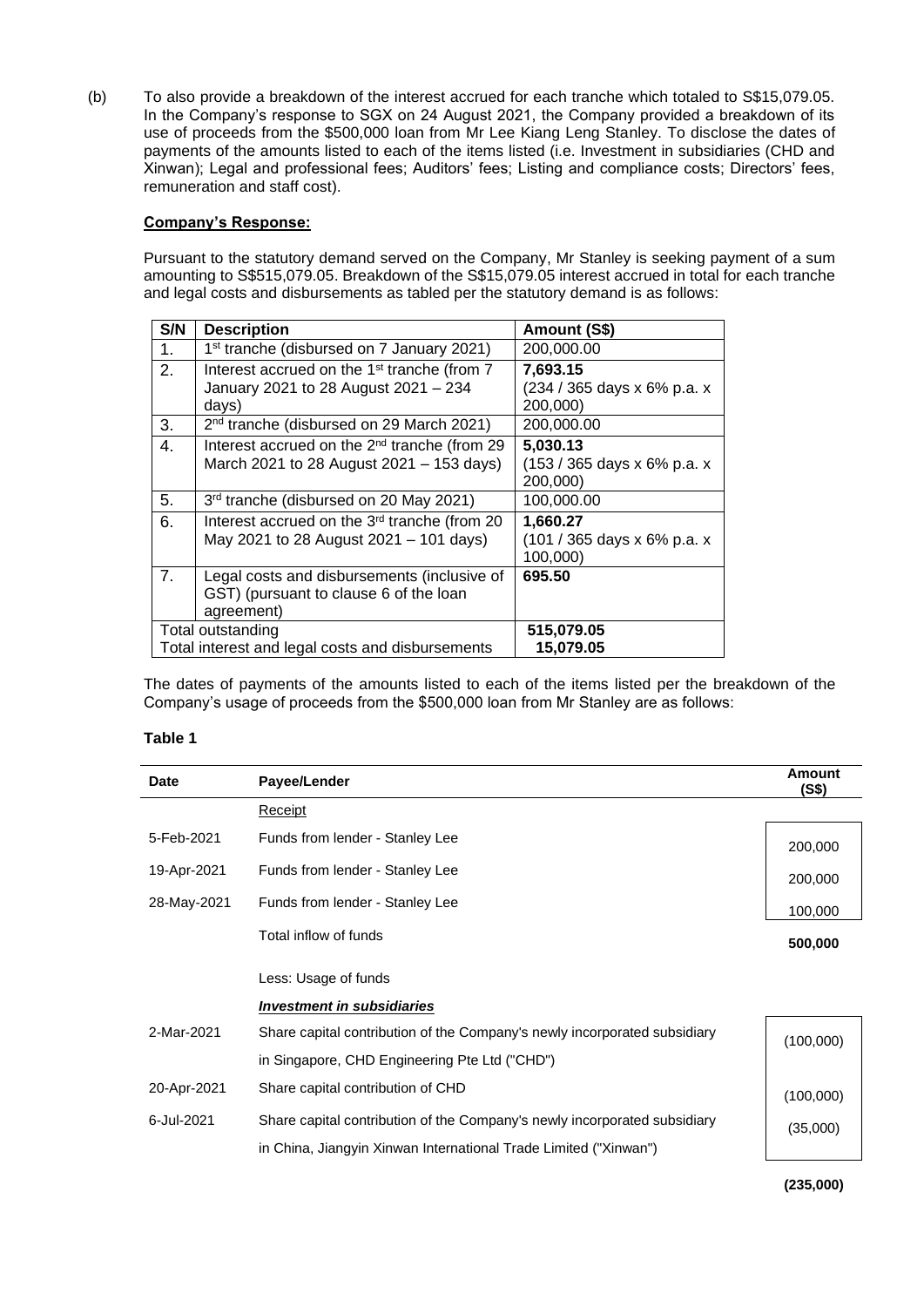|                   | <b>Legal and professional fees</b>                                                |            |  |
|-------------------|-----------------------------------------------------------------------------------|------------|--|
| 5-Feb-2021        | Shanghai Veritas Law Corporation for legal review work in China                   | (1,590)    |  |
| 8-Mar-2021        | ChrisChong & CT Ho LLP for legal counsel advice in Singapore                      | (15,000)   |  |
| 4-Mar-2021        | GFE Law Office for legal proceedings findings search in China                     | (2,081)    |  |
| 17-May-2021       | GFE Law Office for legal proceedings findings search in China                     | (2,096)    |  |
|                   |                                                                                   | (20, 767)  |  |
|                   | <b>Auditors' fees</b>                                                             |            |  |
| 25-Mar-2021       | Crowe Horwath First Trust LLP-Audit fees for FY2020                               | (45, 582)  |  |
| 7-Jun-2021        | Mazars LLP- Internal audit fee for FY2020                                         | (16, 692)  |  |
|                   |                                                                                   | (62, 274)  |  |
|                   | <b>Listing and compliance costs</b>                                               |            |  |
| 30-Jul-2021       | Singapore Exchange Securities Trading Ltd- listing fees                           | (18, 725)  |  |
| 1-Feb-2021        | Boardroom Corporate & Advisory Services Pte Ltd-Share registrar fees              | (9,763)    |  |
| 31-Mar-2021       | Central Depository Pte Ltd- depository charges                                    | (98)       |  |
| 30-Jun-2021       | Central Depository Pte Ltd- depository charges                                    | (35)       |  |
|                   |                                                                                   | (28, 621)  |  |
|                   | Directors' fees, remuneration and staff cost                                      |            |  |
|                   | 1) Executive director's remuneration of the Company                               |            |  |
| Various<br>months | Mr Soh Yeow Hwa's net salaries from February to June 2021                         | (24,000)   |  |
| Various<br>months | CPF board-Mr Soh Yeow Hwa's total CPF contributions from February to June<br>2021 | (11, 100)  |  |
|                   | 2) Staff salaries of the Company                                                  |            |  |
| Various<br>months | Finance and administrative staff salaries from February to June 2021              | (67,065)   |  |
|                   | and the related CPF contributions                                                 |            |  |
| Various<br>months | 3) Staff salaries of Xinwan                                                       | (16, 173)  |  |
|                   | 4) Independent Directors' fees of the Company                                     |            |  |
| 19-Jul-2021       | Mr Tang Chun Meng's ID fee for FY2021-partially paid                              | (17,500)   |  |
| 19-Jul-2021       | Mr Zhu Peng's ID fee for FY2021-partially paid                                    | (15,000)   |  |
| 21-Jul-2021       | Mr Soh Yeow Hwa's ID fees for FY2021-partially paid                               | (2,500)    |  |
|                   |                                                                                   | (153, 338) |  |
|                   |                                                                                   |            |  |
|                   | Total outflow of funds                                                            | (500,000)  |  |

**Unutilised balance as at 31 August 2021 -** 

l.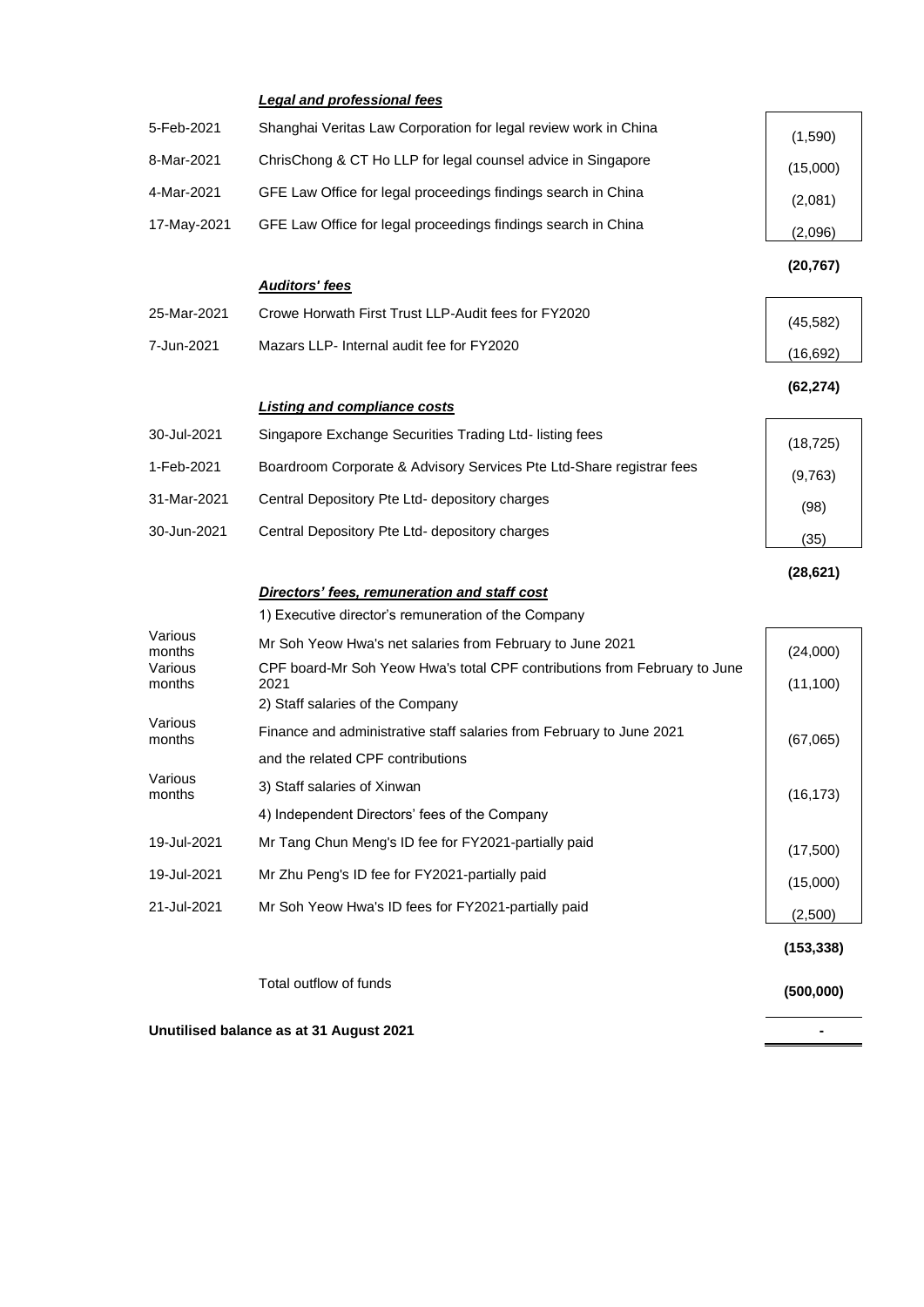(c) The Company disclosed it had fully utilized the S\$500,000 loan proceeds, out of which S\$153,338 relates to Directors' fees, remuneration and staff cost. The lender Mr Lee Kiang Leng Stanley is the cousin of Mr Soh Yeow Hwa, the Company's CEO and Executive Director. Please provide a breakdown of the directors' fees paid to each director and how much of the staff cost was paid to Mr Lee Kiang Leng Stanley or his relatives and associates.

### **Company's Response:**

Please refer to the breakdown under "Directors' fees, remuneration and staff cost" under payment details per table 1 under the Company's response to query (b).

Mr Soh Yeow Hwa ("**Mr Soh**") has received his net salaries from February to June 2021. However, he has stopped taking his director's remuneration in cash from July 2021 to date due to the low cash balance at the Company.

Please refer to item (4) Independent Directors' fees of the Company under "Directors' fees, remuneration and staff cost" under payment details per table 1 under the Company's response to query (b) for the breakdown of the directors' fees paid to each director.

Apart from the director's remuneration paid to Mr Soh (who is Mr Stanley's cousin), the Company confirms that there is no other staff cost paid to Mr Stanley or his relatives and associates.

(d) Please provide a breakdown of the legal, professionals and auditors who had been paid the \$20,767 and \$62,274 respectively and the services provided. Please identify these professionals and their respective firms.

#### **Company's Response:**

Please refer to the breakdown under "legal and professional fees" and "auditors' fees" under the payment details per table 1 under the Company's response to query (b) for the fees paid to the respective professionals and their respective firms.

(e) The Company reported RMB3.12 million (approximately S\$650,000) cash on hand as at 30 June 2021, the amount included the S\$500,000 loan from Mr Lee Kiang Leng Stanley which has been fully utilized. Please disclose the actual cash balance remaining in the Company and explain how is the Company intends to comply with the requirements of Notice of Compliance and to commence the special audit by FTI Consulting Pte Ltd.

#### **Company's Response:**

The actual cash balance of the Company, China Haida Ltd, as at 31 August 2021 is approximately S\$14,000.

The Company is currently trying to reach out to new potential lenders and investors to obtain funding for the Company. In addition, the New Litai Management has been making collections from Litai's trade receivables. Funding obtained from both exercises will be used to commence the special audit by FTI Consulting Pte Ltd soonest practically possible and to fund the Company's operations. The Company will update shareholders via SGXNET on any material developments on the status of the special audit.

(f) On 24 August 2021, the Company disclosed that "FTI Consulting Pte Ltd ("FTI") has since reached out to the New Litai Management to obtain information and documents for the purposes of the special audit and the New Litai Management is working to fulfil the information and document requests from FTI." Please disclose the role of the CEO in facilitating the special audit and the status of the special audit to-date.

## **Company's Response:**

The Company wishes to clarify that the Company does not have a CEO following the removal of the former CEO, Mr Xu Youcai, on 9 June 2021. The discussions with FTI in relation to the special audit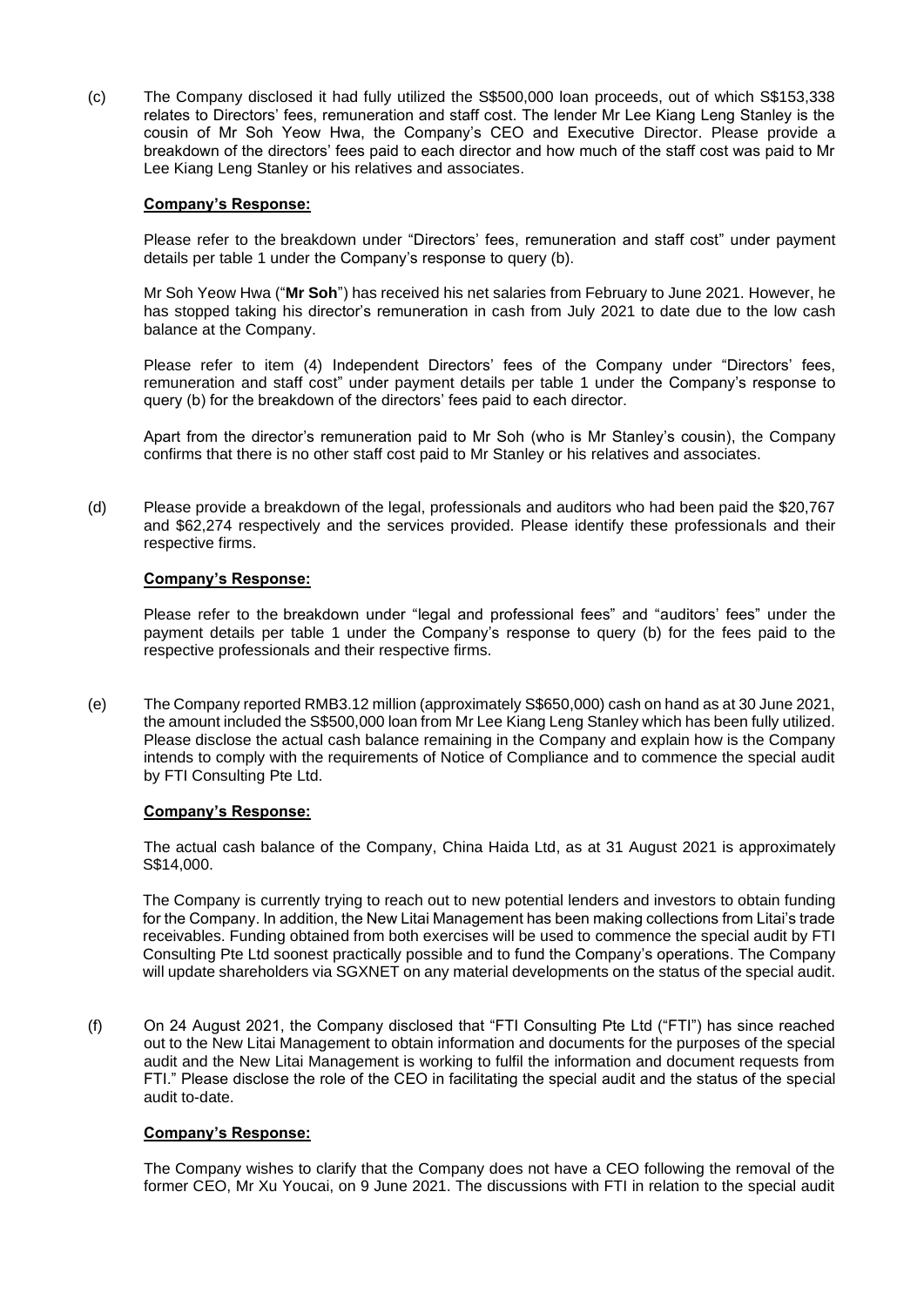is led by the Executive Director based in Singapore, Mr Soh. The role of Mr Soh in the special audit is to, among others, work with Management based in Singapore to monitor the New Litai Management and ensure that the New Litai Management cooperates with FTI in providing the required information to FTI. FTI has conducted initial discussions with the New Litai Management, coordinated and obtained certain requested documents from the New Litai Management, and commenced limited special audit work. Work on the special audit has temporary halted as a result of the outstanding initial retainer fee payable to FTI.

(g) It was disclosed that significant amount of the \$500,000 loan proceeds (S\$235,000) from Mr Lee Kiang Leng Stanley had been invested into CHD and Xinwan by the new management team led by Mr Soh Yeow Hwa, despite the disclosure on 4 February 2021 that the loan was to be used for working capital purposes for the Company. Given that the Company is required to repay the loan within 6 months of borrowing, please explain how the management team will be able to obtain the refund from CHD and Xinwan for the repayment of these significant remittances to these entities within a short span of time. Please explain whether the Company will have insufficient funds for the repayment of the loan to Mr Lee Kiang Leng Stanley and for its working capital purposes.

## **Company's Response:**

The Company notes that it is an investment holding company and accordingly, views that investments into subsidiaries and/or funding the operations of subsidiaries are in its ordinary course of business. As such, the Board respectfully submits that its investments into CHD and Xinwan still fell within the Company's understanding of working capital purposes*.*

The 2 subsidiaries need to maintain a minimum level of cash balances to fund its trading operations and the payment of the staff salaries and operational expenses for the next few months. After the anticipated collections of trade accounts receivables in CHD and Xinwan and setting aside the funds required for the trading operations and operational costs, the 2 subsidiaries should be able to remit some cash back to the Company. However, the amounts remitted back to the Company may not be a substantial and material amount. As such, as mentioned in the Company's response to query (e), the Company will still be trying hard to reach out to new potential lenders and investors to obtain funding for the Company. This new loans from new potential lenders and investors will be instrumental in the repayment of the loan to Mr Stanley and for its working capital purposes for the next 12 months. When the loan agreement was entered with Mr Stanley in January 2021, the Company's intention then was to repay the loan due to Mr Stanley within 6 months by conversion of the loan into shares of the Company. But with the continual suspension of the Company's shares, Mr Stanley issued statutory demand requesting payment in cash.

(h) To provide details of the source of funds by the Company to repay the \$500,000 loan as and when it falls due.

## **Company's Response:**

As of to-date, the Company is in advanced stage of discussions with a prospective lender to obtain a new loan to repay Mr Stanley. It is the Board's intention to repay Mr Stanley in full in cash, dependent on whether the Company is able to obtain new loans from new lenders. If in the event the Company is unable to obtain new loans from the new lenders, per clause 3.1 under repayment per the loan agreement entered, repayment is either in **cash** under clause 3.1(a) or in **shares** under clause 3.1(b). If the Company decides to exercise the repayment in shares option, the allotment of ordinary shares in the capital of the Company is to be at the price to be agreed between the Company and Mr Stanley for the value equivalent to the amounts due and payable and the interest accrued thereon. At current juncture, the Board is still fairly optimistic of an amicable settlement with Mr Stanley. The Company will update shareholders via SGXNET on any material developments on the statutory demand received from Mr Stanley.

(i) To disclose the directors' plan for the Company going forward.